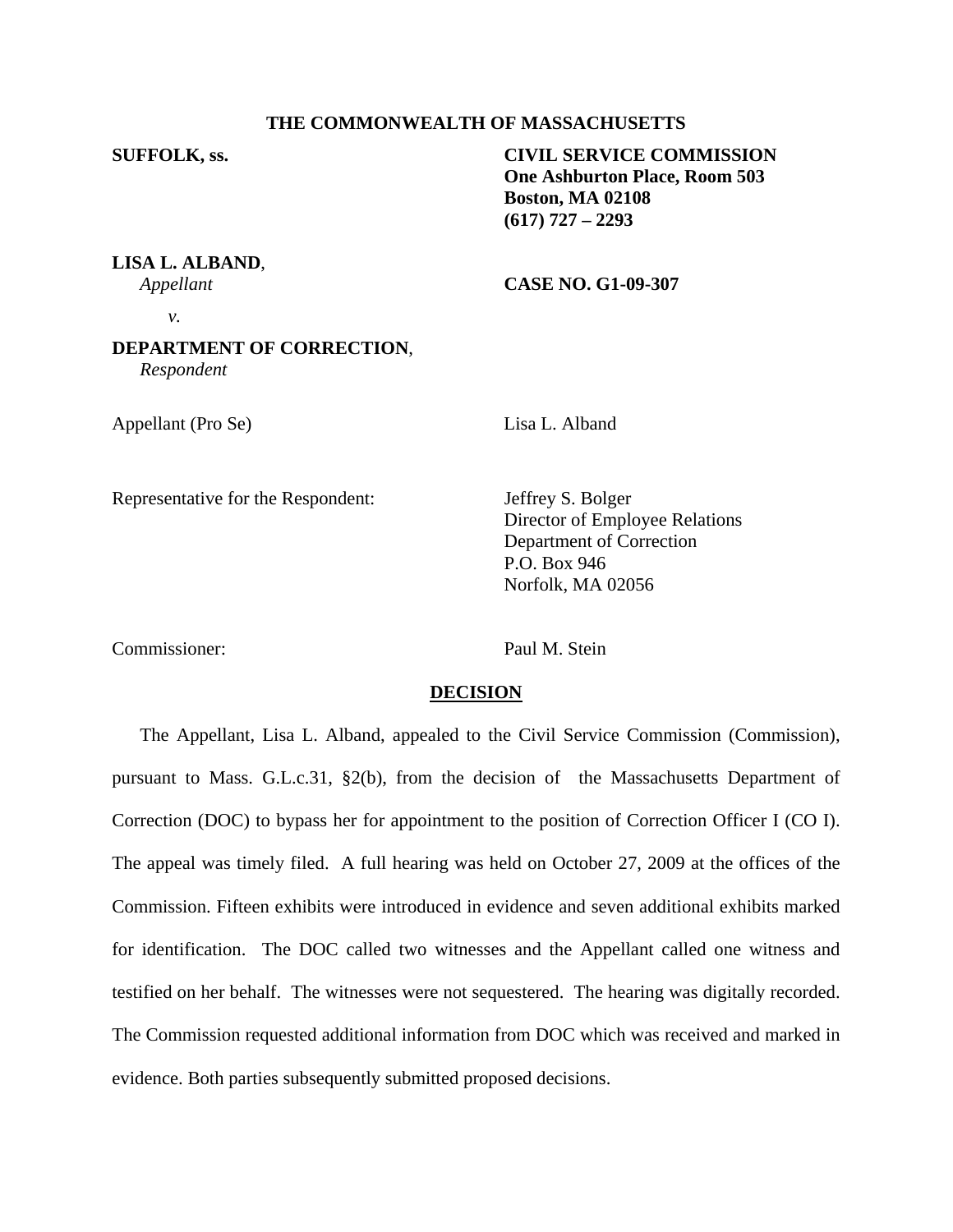#### **FINDINGS OF FACT**

Based upon the exhibits; the testimony of the Appellant, the Appellant's neighbor Nonie Liebman, DOC Background Investigator Sheila Arpano and DOC Director of Personnel Alexandra McInnis; and inferences reasonably drawn from that evidence as I find credible, I make the findings of fact set forth below.

1. The Appellant Lisa L. Alband, is a resident of Gardner, Massachusetts. She is divorced from Andrew Alband, her most recent husband, who works for DOC at the Souza Barnowski Correction Center. She has also gone by several other names (from prior marriages) as well as Lisa Abbott (maiden name). She is a decorated United States Army veteran with 20 years of active duty service, primarily as a Personnel Administration Specialist, including service overseas in Bosnia and Saudi Arabia. She achieved the rank of Staff Sergeant (E-6) and received an Honorable Discharge on July 10, 2007. On October 1, 2008, she was hired by the Wackenhut Corporation as an Upscale Security Officer, a position she held at the time of the hearing before the Commission. She completed her Associates Degree in 2009 and subsequently enrolled in courses toward a Bachelor of Science degree in Criminal Justice. (*Exhs. 7, 9 thru 11, 13, 18 thru 21; Testimony of Appellant*)

2. In March 2008, Ms. Alband took and passed an open competitive examination for the position of CO I. She received a score of 73% on that examination. (*Exh.7 & Post-Hearing Exh.22; Testimony of Appellant*)

3. In July 2008, Ms. Alband submitted an Application for Employment for the October 2008 DOC CO I Academy. Her application reported two prior misdemeanor convictions: a September 2005 conviction for "DUI" in Winchendon, MA and an April 2004 conviction for "Operator Unlicensed" in Gardner MA. (*Exh. 21; Testimony of Appellant & McGinnis*)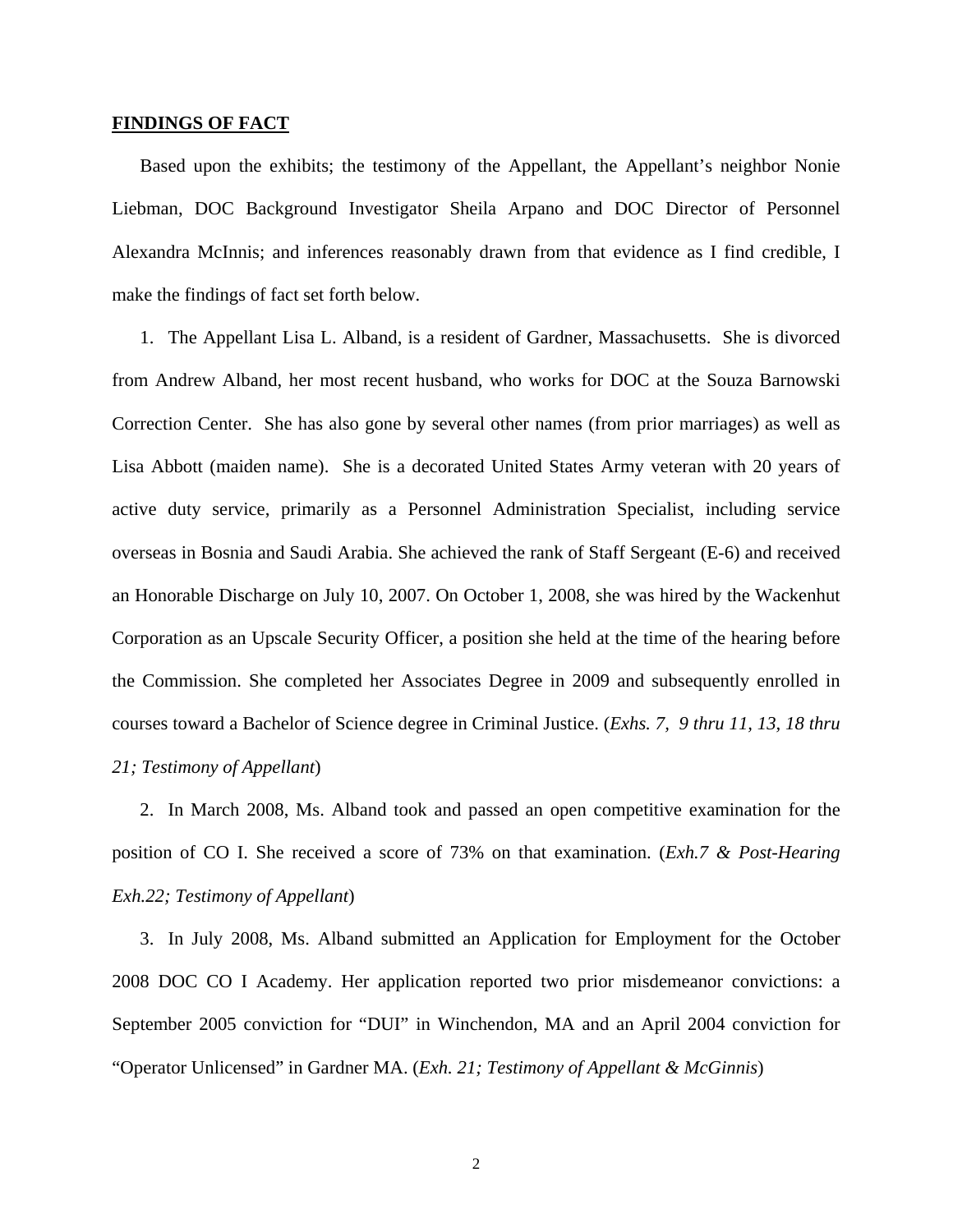4. As part of the DOC's customary screening process for the CO I position, DOC procured a "CJIS Report", which contains a comprehensive record of Criminal Offender Record Information (CORI) as well as a Driver History. Although the CJIS report disclosed a misdemeanor charge, two prior domestic abuse restraining orders, and multiple driving infractions, none of these blemishes disqualified her, per se. Accordingly, Ms. Alband's application moved forward for a more thorough Pre-Employment Background Investigation. Her file was assigned to Shelia Arpano, a DOC Correction Program Officer (CPO D), a career DOC employee with nearly 30 years of service, who has been performing DOC background investigations since approximately 2006.

5. Ms. Arpano performed an in-depth investigation of Ms. Alband's criminal record (as reported in her application and the CJIS report), made personal visits to Fort Devens to interview former supervisors, as well conducted a home interview of Ms. Alband and interviews of former neighbors and professional references, culminating in a report of that investigation on or about August 28, 2008. (*Exh. 7; Testimony of Arparno & McGinnis*)

6. The background investigation report on Ms. Alband noted her distinguished military career, her on-going pursuit of a college degree, as well as positive support from several of her professional references. The report also noted the following negative information:

• A 8/26/08 interview with the Gardner Police Department disclosed a 4/12/06 incident in which she was stopped for failure to stay in marked lanes and failure to stop. She was also cited for violating her license restrictions (prohibiting her from driving after 7pm in the evening) and, because her children were in the car, she also was charged with 51A "child abuse" and her car was towed. The police records attached to this report stated that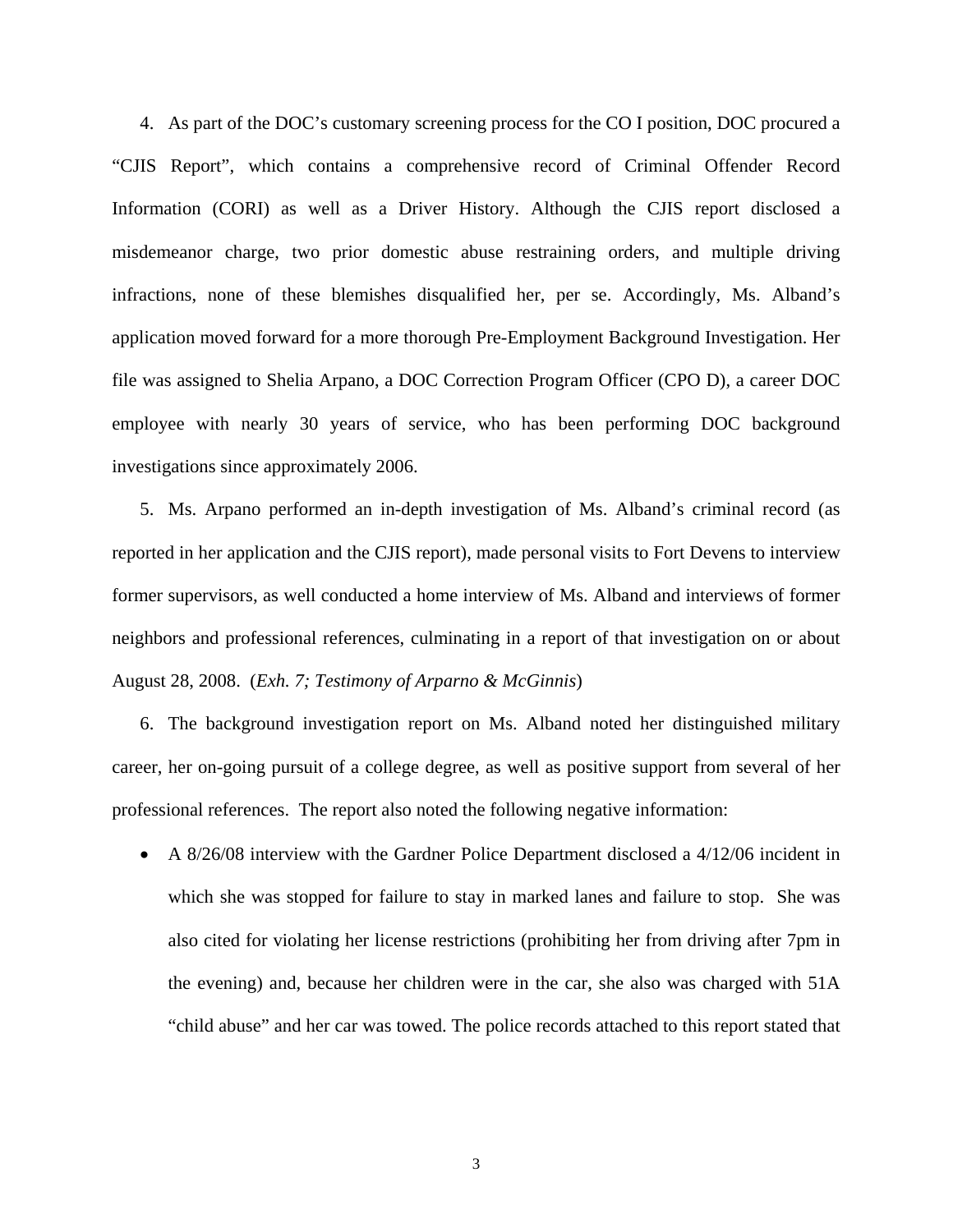Ms. Alband was found guilty on the three above-mentioned moving violations. (*Exhs. 5 & 7; Testimony of Arpano*)

- A police report furnished by the Winchendon Police Department for an incident in which Ms. Alband was implicated for drunk driving, negligent operation and leaving the scene of an accident. Ms. Alband was ordered to a 180-day alcohol treatment program. (*Exh. 6 & 7; Testimony of Arpano*)
- Report of a speeding violation in Sterling on 3/23/2007 resulting in a license suspension. (*Exh.7; Testimony of Arpano*)
- Report from Bradley Gosselin, US Army supervisor, who said "applicant came to work for him following difficulty at her previous work site" and "when the applicant started under his supervision she was capable, however, her performance deteriorated and she was *put in* the Bedford Veteran's Hospital for alcohol abuse. . . Officer Gosselin believes the treatment to have been successful. She left his supervision in 2004 and went to the supervision of Mr. Dunn, who stated he could not recommend the applicant to be armed for a Correction Officer's position." (*Exh.7; Testimony of Arpano*) (*emphasis added*)
- Report that "applicant recently moved into a new apartment . . . Two of her former neighbors were not willing to provide their names, they stated the applicant had a drinking problem, she is moody when under the influence and they didn't want any problems. Another former neighbor, Wendell Spivui [sic], stated he knew little about her, but "reported she had alcohol issues" and "he could not recommend her for a Correction Officers position." (*Exh.7; Testimony of Arpano*)

7. I found Ms. Arpano a credible witness, sincere and conscientious about her work. She acknowledged that it would not be appropriate to rely on the negative reports from anonymous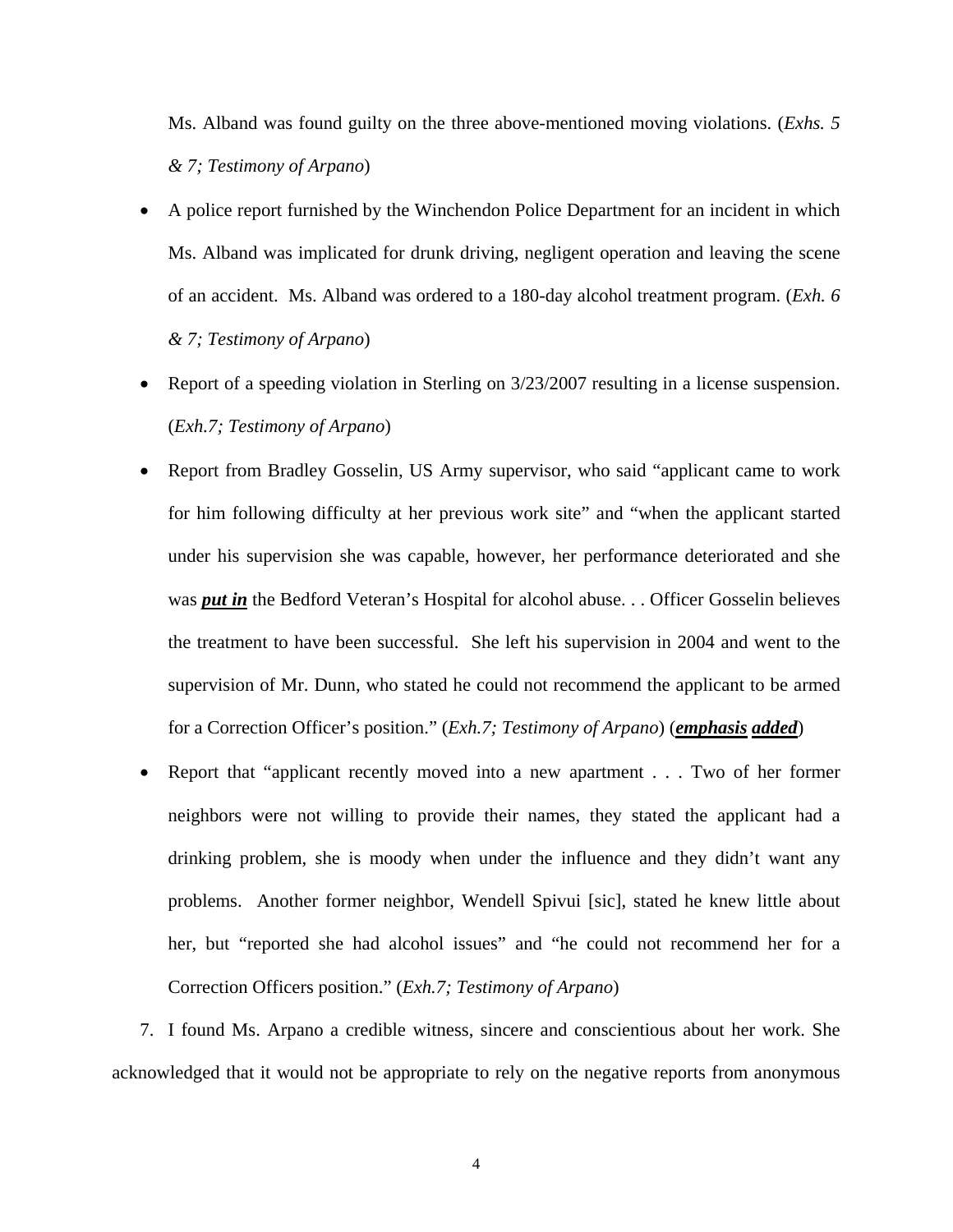neighbors. She also credibly explained (essentially apologized for) her statement that Ms. Alband was "put in" the VA hospital as a poor choice of words on her part. She meant merely to distinguish that Ms. Alband received "inpatient" (as opposed to "outpatient") treatment and did not meant to imply that she thought Ms. Alband had been involuntarily admitted. In fact, she acknowledged from her experience that she knew Ms. Alband would have had to seek treatment on her own. I do not credit all of Ms. Arpano's subjective characterizations ("minimized her OUI", describing her newly occupied apartment as "sparsely furnished"). However, nothing in Ms. Arpano's testimony or written report leads me to believe she harbored any bias against Ms. Alband, that she consciously slanted the facts she reported, or that she omitted any favorable information she had come to learn. (*Exh.7; Testimony of Arpano*)

8. On September 1, 2008, after receipt and review of Ms. Arpano's report, DOC Director of Personnel McGinnis endorsed Ms. Arpano's report "NO", indicating she had decided that Ms. Alband was not suitable for appointment at that time. On or about October 20, 2008, after the completion of all hiring for the October 2008 Academy had been finalized, Ms. Alband was informed that she had not been selected for appointment. Ms. Alband did not appeal that decision. (*Testimony of Appellant & McGinnis*)

9. On October 27, 2008, Ms. Alband's name appeared on Certification #4080024, issued in anticipation of another class to be hired for a newly planned March 2009 Academy (which, for financial reasons, DOC ended up delaying until July 2009). On October 28, 2008, Ms. Alband signed the new certification and a new Background Information Request and Waiver, in order to be reconsidered for appointment to the 2009 class. (*Testimony of Appellant & McGinnis*)

10. On October 28, 2008, DOC obtained an updated CJIS report on Ms. Alband, which was not materially different from the earlier July 2008 report. DOC did not request an updated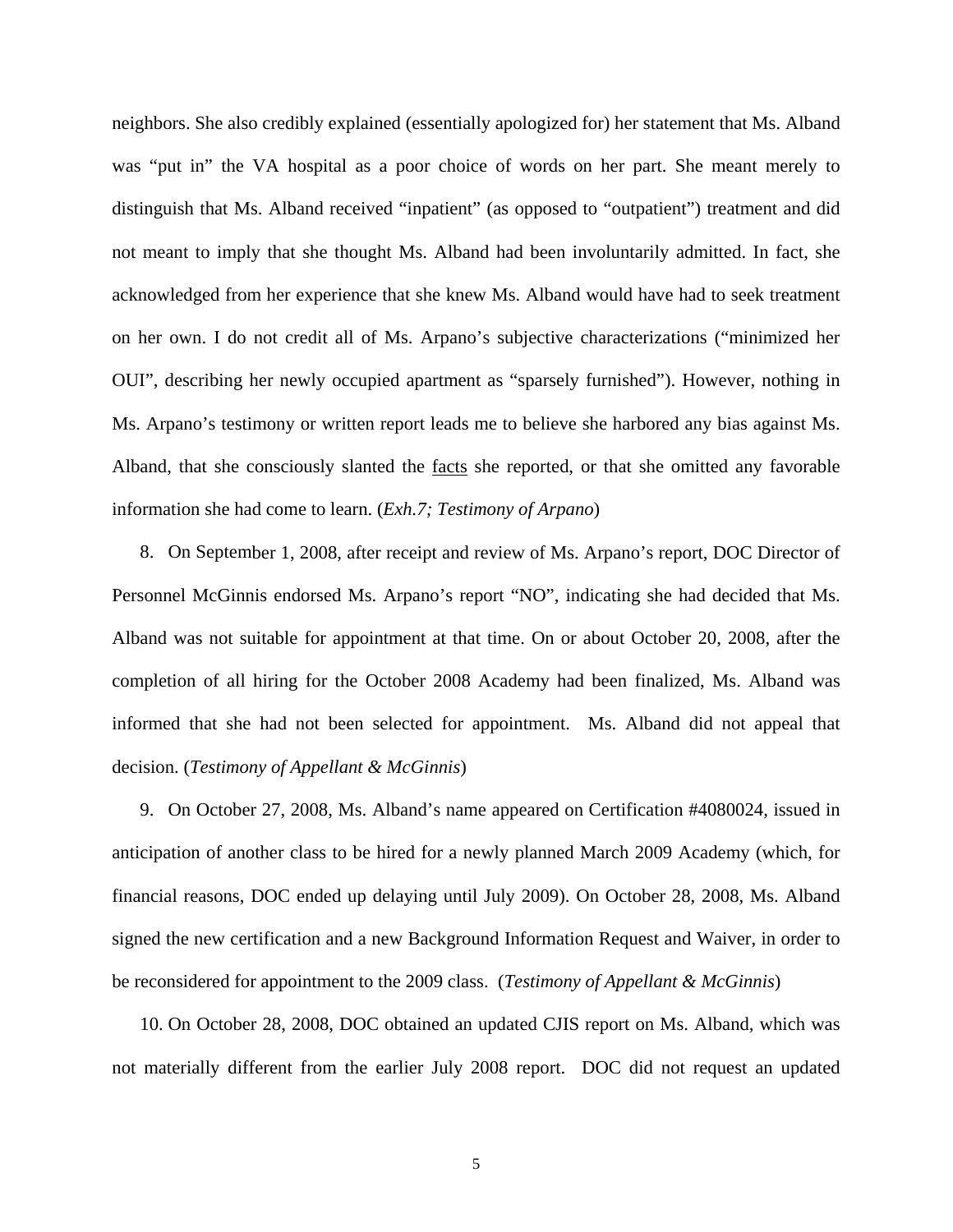Employment Application and did not conduct an updated Pre-Employment Background Investigation, but relied on the July 2008 application and August 2008 Background Investigation. On November 4, 2008, Ms. Alband's Background Information Request form was endorsed "No per Lexi [Alexandra McGinnis]". (*Exh. 10; Testimony of McInn*is)

11. On July 8, 2009, upon completion of the hiring process for the July Academy, Ms. McGinnis issued a form letter that informed Ms. Alband she was not considered for appointment for the reason: "Background Investigation – Prior – Unsatisfactory background check." (*Exh. 4*)

12. After Ms. Alband wrote to DOC and requested "the specific reasons(s) that I have been bypassed for years", on July 14, 2008, Ms. McGinnis replied:

"The final phase of the Correction Officer screening process is a full background check. Our investigators speak with all prior employers and references. Due to the nature of the position you are applying for, information obtained by our investigators is taken very seriously.

Upon final review of your full background investigation, it was noted that there were negative reports from local police contacts. The Department of Correction is a law enforcement agency, as such, it is imperative that our employees have a positive relationship with local police departments. Additionally, it was noted that we received negative references from a prior employer."

(*Exhs. 1 thru 3; Testimony of Appellant & McGinnis*)

13. Based on the information supplied by DOC, a total of 627 applicants signed the October 27, 2008 Certification #4080024 willing to accept appointment to the 2009 class of CO I recruits. Of these candidates, DOC hired 159 individuals. A total of 48 applicants were ranked higher than or tied with Ms. Alband (veteran with a score of 73 or higher) and fourteen candidates from this veteran group were hired. (*Post-Hearing Exhibit 22*)

14. Ms. McInnis testified before the Commission. She explained that she decided to reject Ms. Alband's October 2008 application based on the July/August 2008 application and background investigation, without updating the information, because of the short interval between the two hiring processes. She said Ms. Alband's August 2008 background investigation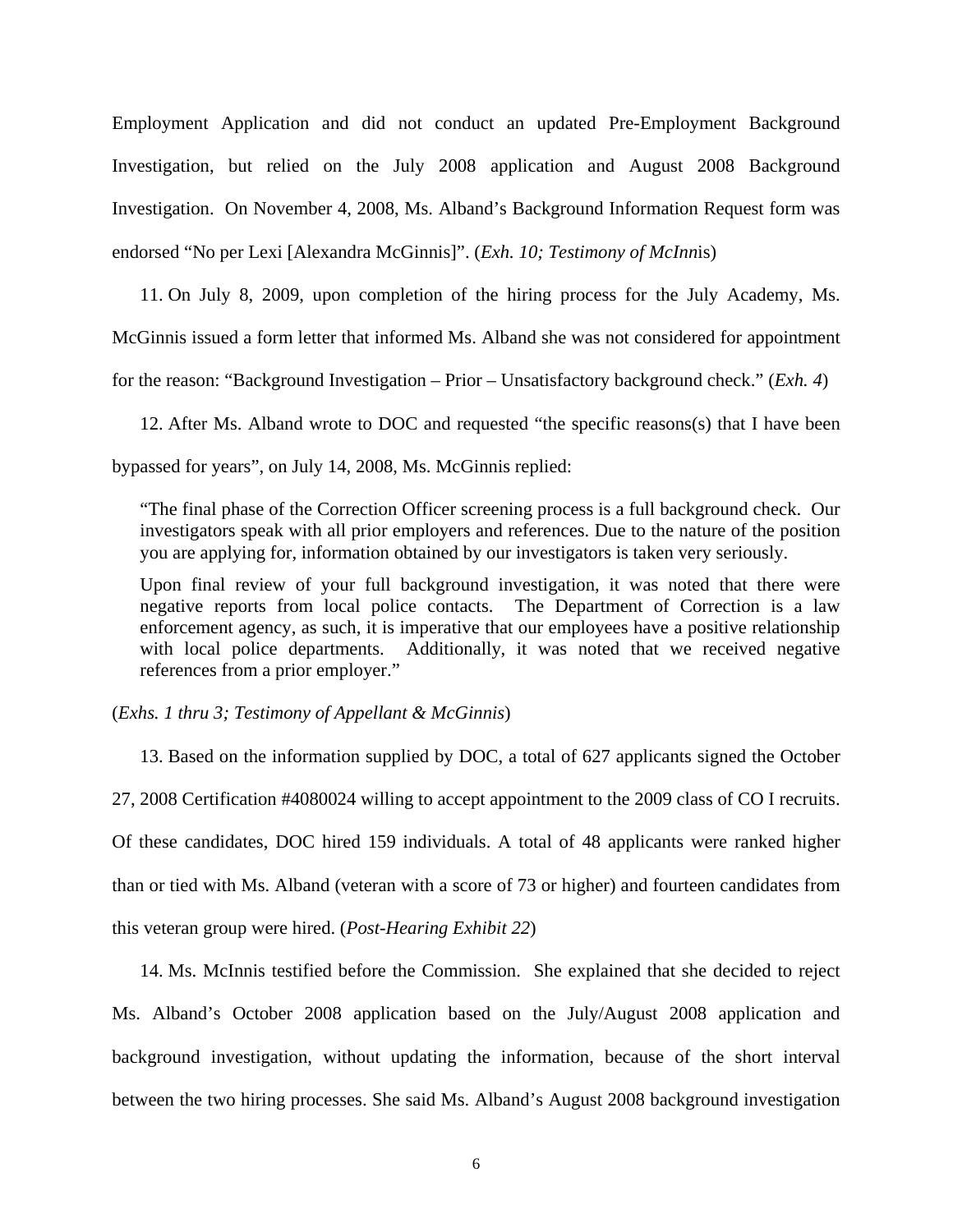and the updated CJIS Report, led her to believe Ms. Alband continued to be an unsuitable candidate for the position of CO I at that time. Ms. McGinnis testified that no candidate who was hired for the 2009 class had a negative background investigation report comparable to Ms. Alband. (*Exhs. 5-7 & 10; Testimony of McGinnis*)

15. I find Ms. McGinnis' beliefs to be sincere. Ms. McGinnis acknowledged that Ms. Alband's CJIS record, alone, did not disqualify her. Although she was not certain, she agreed it was likely that other successful candidates (and definitely some DOC employees) may have "more than" an OUI on their record. She explained, however, that, the particulars and age of an offense, was a significant factor in DOC's consideration, with offenses older than five years generally viewed as too stale to be given weight. She also explained that the totality of the circumstances was another important factor and, in Ms. Alband's case, the combination of her pattern of behavior reported in the 2005 and 2006 criminal incidents, together with the unfavorable recommendations of her Army supervisors (which references she "weighed more heavily"), persuaded her that Ms. Alband was not fully prepared to be hired and given the responsibility of a full-time correction officer. (*Testimony of McGinnis*)

16. Ms. Alband made a positive impression on this Commissioner during the pro se presentation of her case to the Commission. The questions she put to Ms. Arpano and Ms. McGinnis were, for the most part, deft, respectful, and on point. For example, she testified that she had carried a "SECRET" clearance in the Army, that all Army personnel are required to keep up their firearms proficiency, and that she carried a firearm daily during her overseas duty, which does cast some doubt on the conclusion of her former Army supervisor who told Ms. Arpano that he didn't think she should be an armed correction officer. Ms. Alband also pointed out that statements to Ms. Arpano by her former neighbor, Wendell Spivey (whose misspelled name was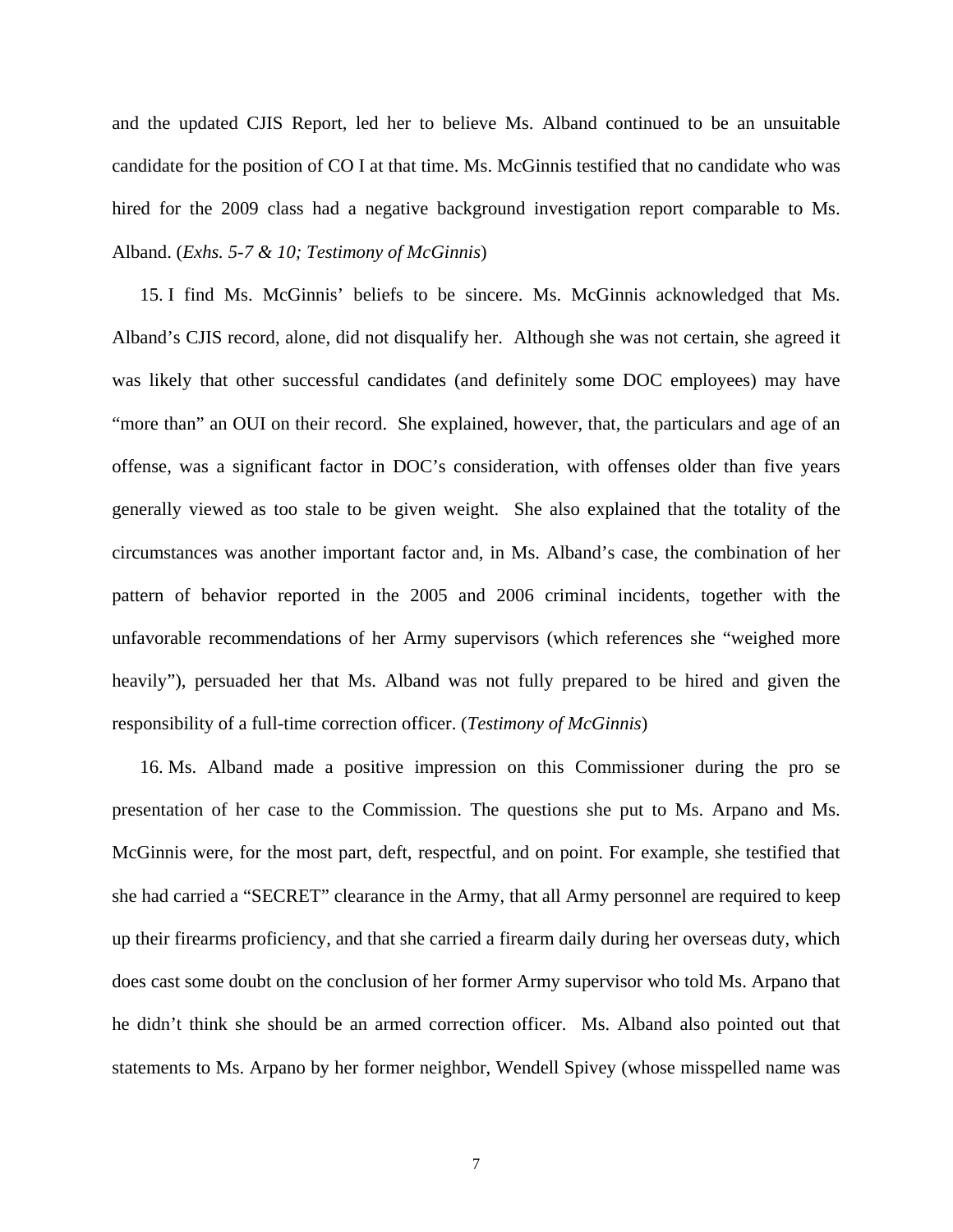one of several errors she noted in Ms. Arpano's report), revealed he really knew little about her so that, when Mr. Spivey said he "couldn't" recommend her for a job as a CO, he meant it was because his sources of information were third-hand, that he personally knew too little about her competence to make a recommendation, and, thus, his statement fairly could not be used as a disqualifier. She also noted that, in the interval between her two applications, she had made several positive changes, including finishing her Associates Degree, landing a new job as a security officer in October 2008, which she had performed well, and making new friends, none of which DOC learned because it never sought to update her application or background investigation. (*Testimony of Appellant, Arpano, McGinnis*)

17. Nonie Liebman, Ms. Alband's friend and neighbor since 2007, testified that Ms. Alband has a good work ethic and is a full-time student. She further testified that she has never seen Ms. Alband under the influence of drugs or alcohol. She also testified that the Appellant is reliable and helps other veterans in the community. (*Testimony of Liebman*)

18. Ms. Alband offered a copy of a CORI report that had been issued to the Army in 2007, which showed only one criminal incident, the 2005 OUI (which had been continued without a finding and dismissed) but showed nothing about the subsequent 2006 Gardner incident, for which the Gardner police report (and CJIS report) indicate guilty findings on these charges. I am unable to reconcile these reports. Since the 2007 CORI was not presented to DOC until the Commission hearing, however, I cannot credit the report as the basis to question DOC's reliance on the CJIS report in making its bypass decision in the present case. (*Exhs.10 & 11*)

19. Ms. Alband also offered numerous letters from her military colleagues and friends to vouch for her good character, as well as an updated resume, showing her recent positive employment experience. Since none of the individuals appeared to testify, and most based their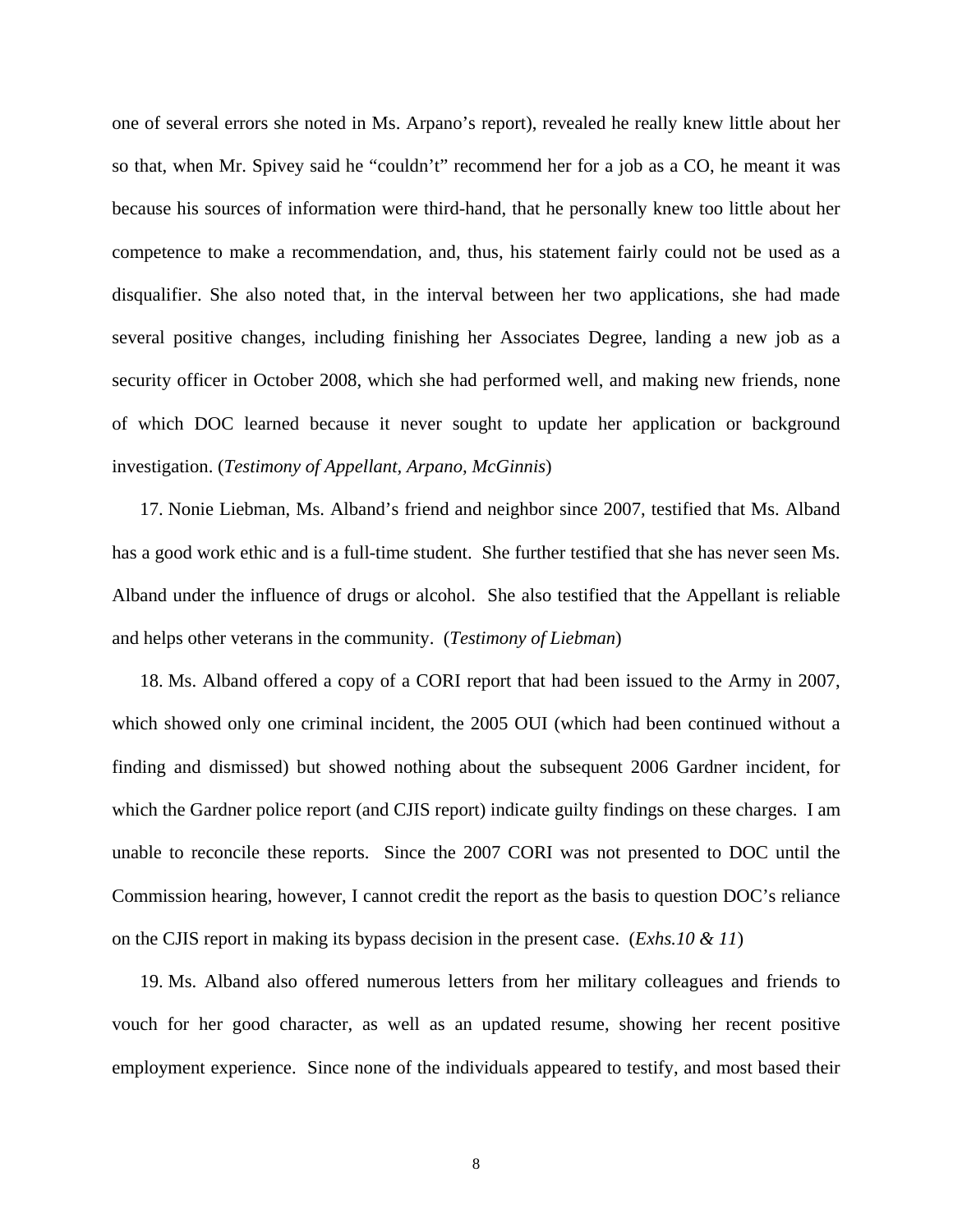opinions on facts subsequent to the bypass decision in this case, these documents were marked for identification and cannot be given weight for their truth. They do serve to signal, however, along with other evidence presented to the Commission, that Ms. Alband may well have put behind her some of the problems that led DOC to bypass her in 2008. (*Exhs. 8-ID, 12-ID, 14-ID thru 17-ID; Testimony of Appellant)*.

# **CONCLUSION**

This appeal involves a bypass of the Appellant for original appointment to a permanent civil

service position. This process is governed by G.L.c.31, Section 27, which provides:

"If an appointing authority makes an original or promotional appointment from certification of any qualified person other than the qualified person whose name appears highest [on the certification], and the person whose name is highest is willing to accept such appointment, the appointing authority shall immediately file with the administrator [HRD] a written statement of his reasons for appointing the person whose name was not highest."

Rule PAR.08(3) of the Personnel Administration Rules, promulgated by HRD to implement this

statutory requirement, provides:

 $\overline{a}$ 

 "A bypass will not be permitted unless HRD had received a "complete statement . . .that shall indicate all reasons for selection or bypass. . . . No reasons . . . that have not been disclosed to [HRD] shall later be admissible as reason for selection or bypass in any proceedings before [HRD] or the Civil Service Commission. The certification process will not proceed, and no appointments or promotions will be approved, unless and until [HRD] approves reasons for selection or bypass."  $<sup>1</sup>$  $<sup>1</sup>$  $<sup>1</sup>$ </sup>

These requirements mean that, normally, candidates will be selected according to their relative placement on the certification list, which creates a rank ordering based on their scores on the competitive qualifying examination administered by HRD for the position, along with certain statutory preferences. See Sabourin v. Town of Natick, 18 MCSR 79 (2005) ("A civil service

<span id="page-8-0"></span><sup>&</sup>lt;sup>1</sup> Over time, HRD has delegated many of its statutory and regulatory responsibility in the hiring and promotion of civil service employees to be directly performed by the Appointing Authority. DOC is one of the appointing authorities to whom HRD has made such a delegation. (Testimony of McGinnis) The delegation of responsibility to DOC, however, does not change the substantive statutory and regulatory requirements for selection of candidates, and a statement of the specific reasons for bypassing lower ranked candidates is still a necessary part of the process.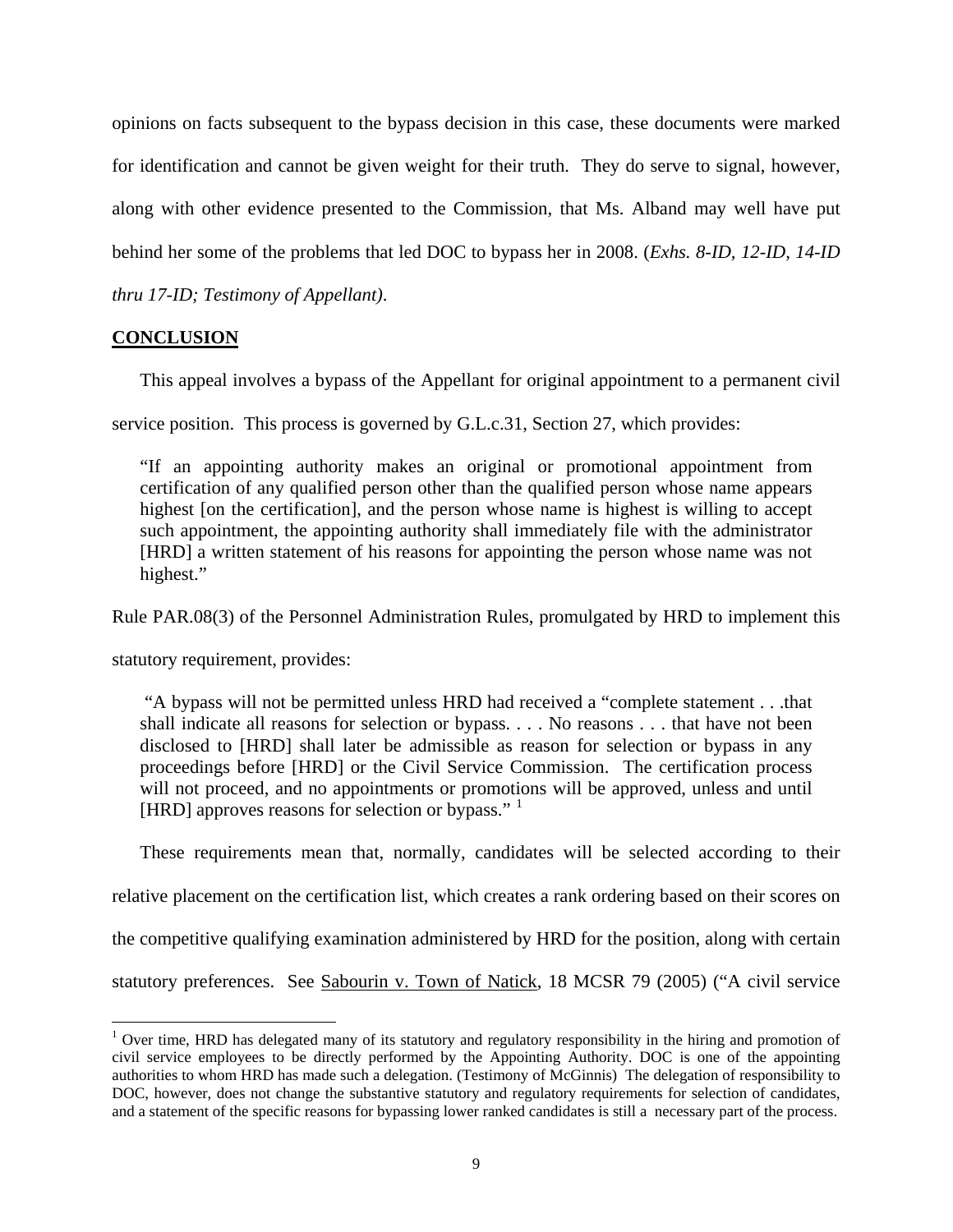test score is the primary tool in determining relative ability, knowledge and skills and in taking a personnel action grounded in basic merit principles.")

In order to deviate from this paradigm, an appointing authority must show specific reasons, consistent with basic merit principles, that affirmatively justify picking a lower ranked candidate. G.L.c. 31, §1, §27. See, e.g., Commissioners of Civil Service v. Municipal Ct., 359 Mass. 211, 214 (1971), *citing* Selectmen of Wakefield v. Judge of First Dist. Ct., 262 Mass. 477, 482 (1928); Mayor of Revere v. Civil Service Comm'n, 31 Mass.App.Ct. 315, 321n.11, 326 (1991). See also Massachusetts Ass'n of Minority Law Enforcement Officers v. Abban, 434 Mass 256, 264-65 (2001) ("The [Civil Service] commission properly placed the burden on the police department to establish a reasonable justification for the bypasses [citation] and properly weighed those justifications against the fundamental purpose of the civil service system [citation] to insure decision-making in accordance with basic merit principles. . . . the commission acted well within its discretion."); MacHenry v. Civil Service Comm'n 40 Mass.App.Ct. 632, 635 (1995), rev.den., 423 Mass. 1106 (1996) (noting that personnel administrator [then, DPA, now HRD] (and Commission oversight thereof) in bypass cases is to "review, and not merely formally to receive bypass reasons" and evaluate them "in accordance with [all] basic merit principles").

 All candidates are entitled to be adequately, fairly and equivalently considered. Evidence of undue political influence is one relevant factor, but it is not the only measure of unjustified decision-making by an appointing authority. The Commission has construed its obligation to prohibit the bypass of an appellant where it finds that "the reasons offered by the appointing authority were untrue, apply equally to the higher ranking, bypassed candidate, are incapable of substantiation, or are a pretext for other impermissible reasons." Borelli v. MBTA, 1 MCSR 6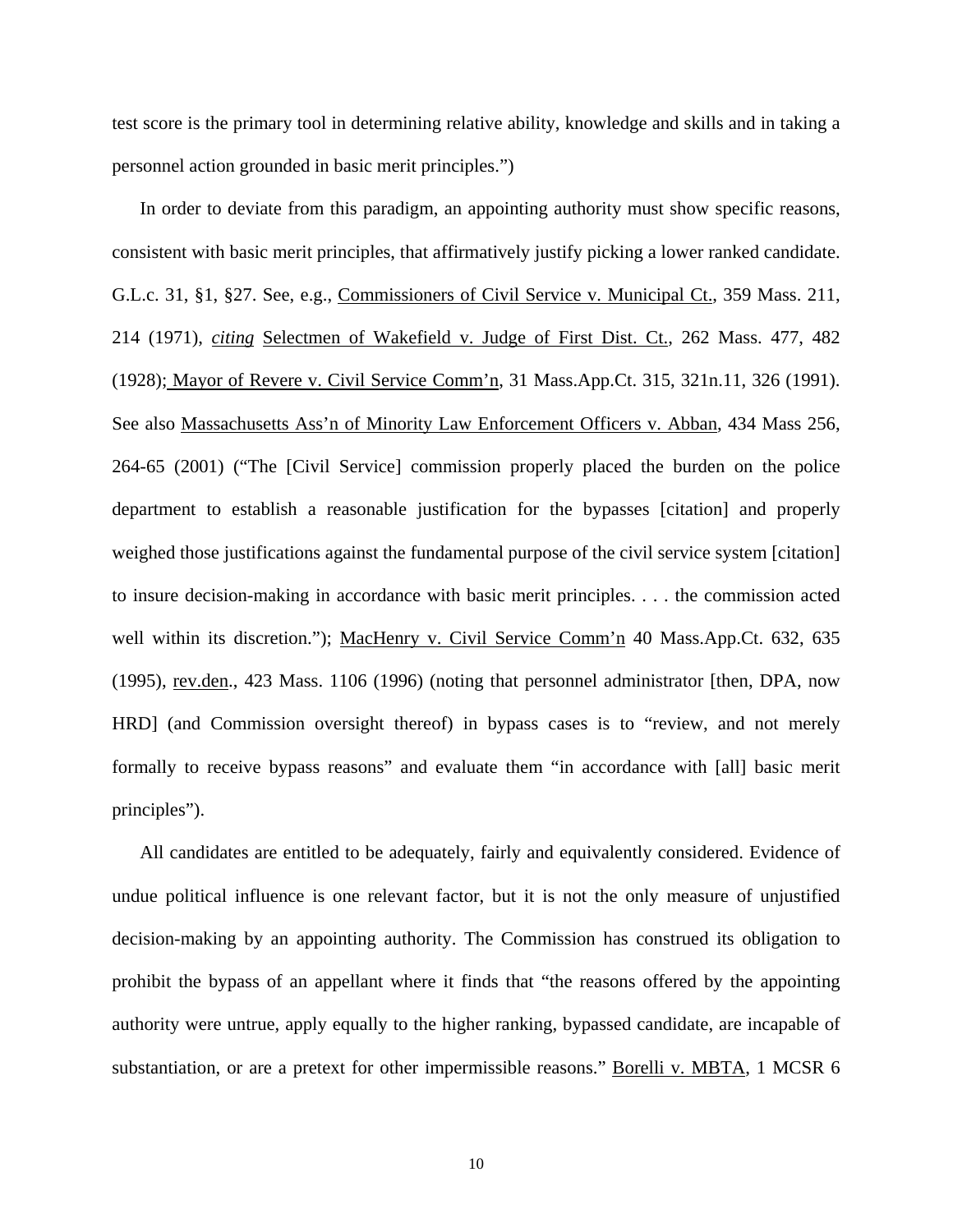(1988). See Tuohey v. Massachusetts Bay Transp. Auth., 19 MCSR 53 (2006) ("An Appointing Authority must proffer objectively legitimate reasons for the bypass")

The task of the Commission on hearing a bypass appeal is "to determine . . . whether the appointing authority sustained its burden of proving, by a preponderance of the evidence, that there was reasonable justification for the action taken by the appointing authority. . . . Reasonable justification in this context means 'done upon adequate reasons sufficiently supported by credible evidence, when weighed by an unprejudiced mind, guided by common sense and by correct rules of law.' " E.g., Brackett v. Civil Service Comm'n, 447 Mass. 233, 543 (2006) and cases cited. In performing its function, "the commission does not view a snapshot of what was before the appointing authority . . . the commission hears evidence and finds facts anew. . . . [after conducting] 'a hearing de novo upon all material evidence and a decision by the commission upon that evidence and not merely for a review of the previous hearing held before the appointing officer. There is no limitation of the evidence to that which was before the appointing officer' . . .For the commission, the question is . . .'whether, *on the facts found by the commission, there was reasonable justification for the action taken by the appointing authority in the circumstances found by the commission to have existed when the appointing authority made its decision*.' " Leominster v. Stratton, 58 Mass.App.Ct. 726, 727-728 (2003) (affirming Commission's decision to reject appointing authority's proof of appellant's failed polygraph test and prior domestic abuse orders and crediting appellant's exculpatory testimony rebutting that evidence) (*emphasis added*). cf. Town of Falmouth v. Civil Service Comm'n, 447 Mass. 814, 823 (inconsequential differences in facts found were insufficient to find appointing authority's justification unreasonable); City of Cambridge v. Civil Service Comm'n, 43 Mass.App.Ct. 300, 303-305, rev.den., 428 Mass. 1102 (1997) (same). See generally Villare v. Town of North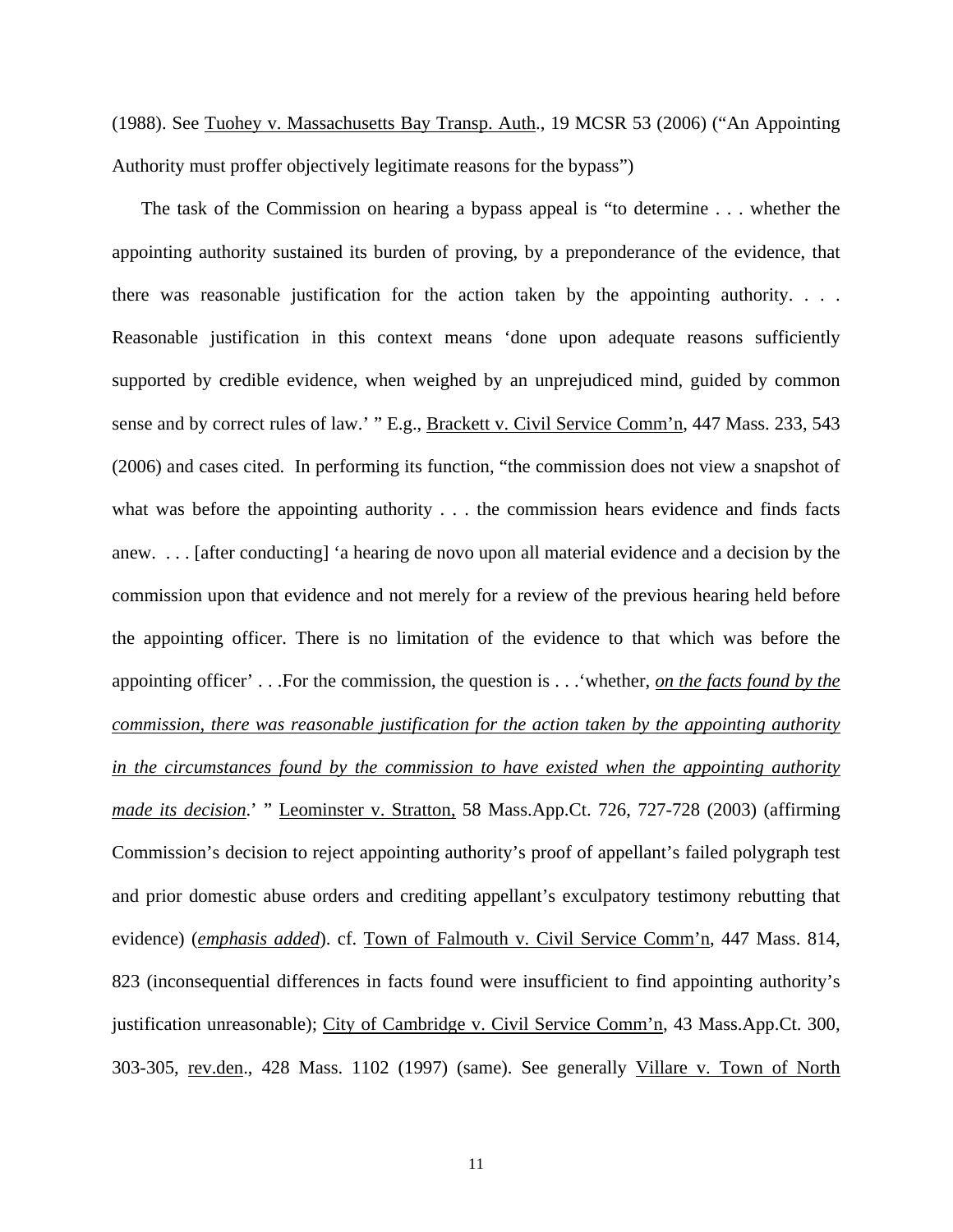Reading, 8 MCSR 44, reconsid'd, 8 MCSR 53 (1995) (discussing need for de novo fact finding before a "disinterested" Commissioner in context of procedural due process); Bielawksi v. Personnel Admin'r, 422 Mass. 459, 466 (1996) (same)

 The "preponderance of the evidence test" requires the Commission to conclude that an appointing authority established through substantial, credible evidence presented to the Commission that the reasons assigned for the bypass of an appellant were "more probably than not sound and sufficient." Mayor of Revere v. Civil Service Comm'n, 31 Mass. App. Ct. 315, 321, 577 N.E.2d 325, 329 (1991); Selectmen of Wakefield v. Judge of First Dist. Ct., 262 Mass. 477, 482, 160 N.E. 427, 430 (1928) (*emphasis added*) The Commission must take account of all credible evidence in the entire administrative record, including whatever would fairly detract from the weight of any particular supporting evidence. See, e.g., Massachusetts Ass'n of Minority Law Enforcement Officers v. Abban, 434 Mass 256, 264-65, 748 N.E.2d 455, 462 (2001)

 An appointing authority may rely on information it has obtained through an impartial and reasonably thorough independent review, including allegations of misconduct obtained from third-party sources, as the basis for bypassing a candidate. See City of Beverly v. Civil Service Comm'n, 78 Mass.App.Ct. 182, 189 (2010). There must be a "credible basis for the allegations" that present a "legitimate doubt" about a candidate's suitability, but the appointing authority is not required "to prove to the commission's satisfaction that the applicant in fact engaged in the serious alleged misconduct. . . ." Id., 78 Mass.App.Ct. at 189-90. Especially when it comes to hiring an applicant for a sensitive public safety position, "the commission owes substantial deference to the appointing authority's exercise of judgment in determining whether there was 'reasonable justification' shown . . .Absent proof that the [appointing authority] acted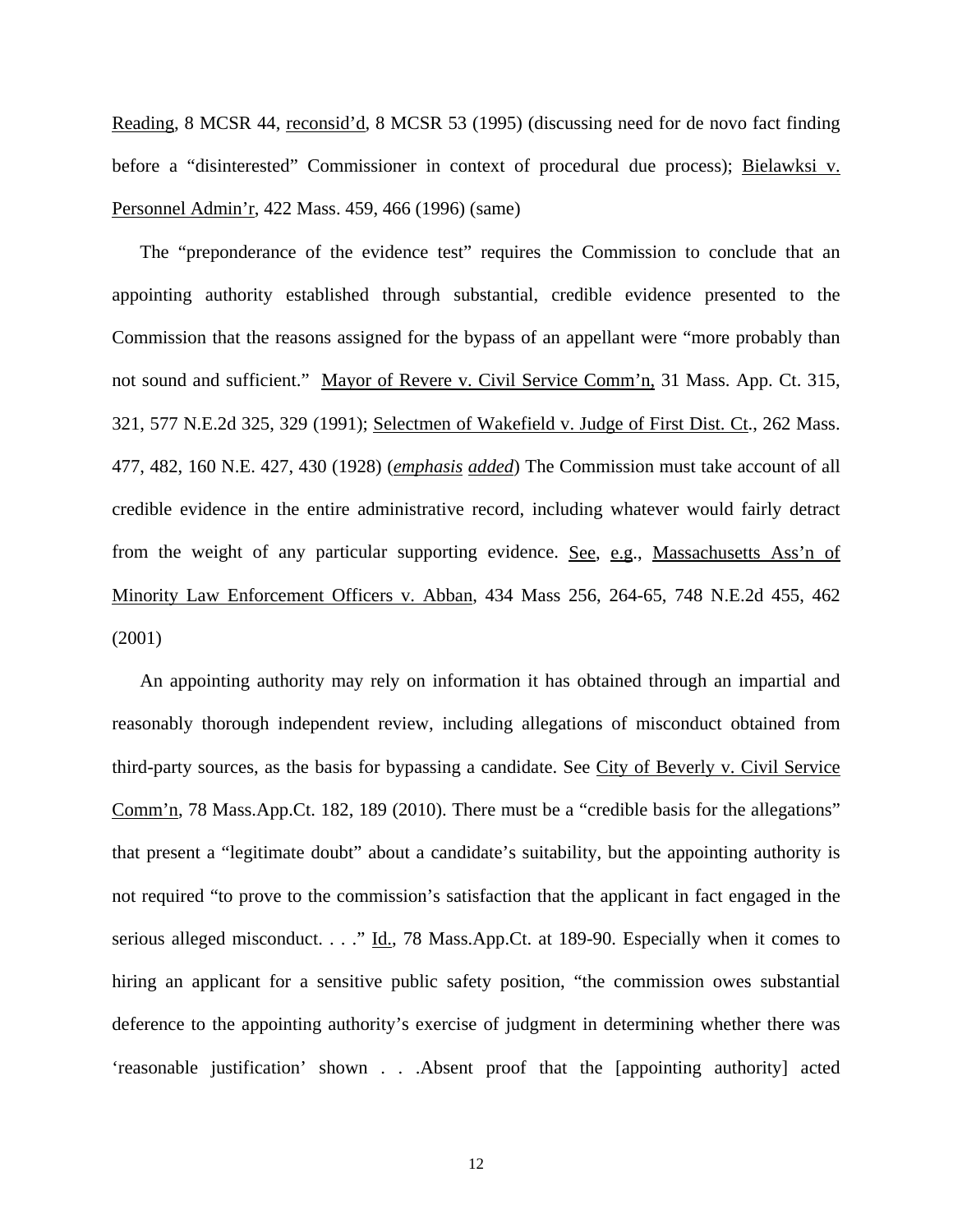unreasonably . . . the commission is bound to defer to the [appointing authority's] exercise of its judgment" that "it was unwilling to bear the risk" of hiring the candidate for such a sensitive position. Id., 78 Mass.App.Ct. at 190-91. See also Town of Reading v. Civil Service Comm'n, 78 Mass.App.Ct. 1106 (2010) (Rule 1:28 opinion); Burlington v. McCarthy, 60 Mass.App.Ct. 914,(2004) (rescript opinion); City of Cambridge v. Civil Service Comm'n, 43 Mass.App.Ct. 300, 303-305 (1997); Massachusetts Dep't of Corrections v. Anderson, Suffolk Sup. Ct. No. 2009SUCV0290 (Memorandum of Decision dated 2/10/10), reversing Anderson v. Department of Correction, 21 MCSR 647, 688 (2008).

It is the purview of the hearing officer to determine the credibility of the testimony presented through the witnesses who appear before the Commission. "[T]he assessing of the credibility of witnesses is a preserve of the [commission] upon which a court conducting judicial review treads with great reluctance." E.g., Leominster v. Stratton, 58 Mass.App.Ct. 726, 729 (2003) See Embers of Salisbury, Inc. v. Alcoholic Beverages Control Comm'n, 401 Mass. 526, 529 (1988); Doherty v. Retirement Bd. Of Medford, 425 Mass. 130, 141 (1997). See also Covell v. Dep't of Social Services, 439 Mass. 766, 787 (2003); (In cases where live witnesses giving different versions do testify at an agency hearing, a decision relying on an assessment of their relative credibility cannot be made by someone who was not present at the hearing)

When reviewing the Commission's decision, a court cannot "substitute [its] judgment for that of the commission" but is "limited to determining whether the commission's decision was supported by substantial evidence" and must "give due weight to the experience, technical competence, and specialized knowledge of the agency, as well as to the discretionary authority conferred upon it. . . . This standard of review is highly deferential to the agency on questions of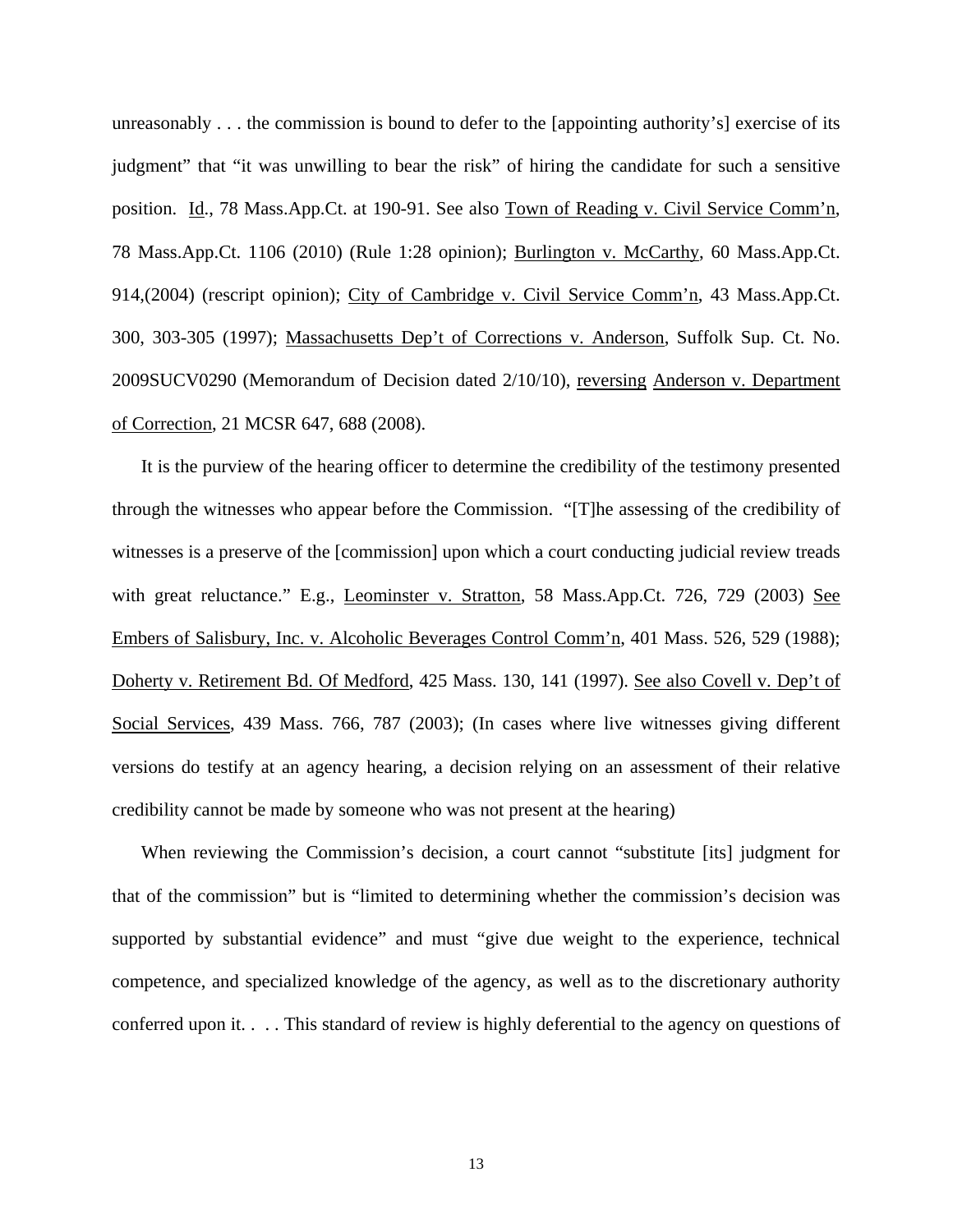fact and reasonable inferences drawn therefrom.' " Brackett v. Civil Service Comm'n, 447 Mass. 233, 242-42 (2006) and cases cited.

Applying the applicable standards in the circumstances of the present case, the DOC's decision to bypass Ms. Alband for original appointment to a position of CO I, has been reasonably justified and supported by substantial credible evidence. This conclusion is based on the proof that there was sufficient reason to believe that Ms. Alband did engage in several acts of questionable behavior within three years prior to her application for appointment, and that DOC had received negative employment references from her US Army supervisors. Her negative behavior and poor references are not so stale that it cannot be said they have no reasonable bearing on the DOC's assessment of her fitness for the job of CO I. Although Ms. Alband also presented credible evidence of mitigating and changed circumstances that now might warrant a different conclusion, it is not within the purview of the Commission to "substitute its judgment" as to the weight that should be given to the positive and negative attributes of her candidacy at the time she was evaluated in 2008 by the DOC.

First, the DOC is reasonably justified to rely on the record of Ms. Alband's relatively recent behavior that resulted in a variety of criminal charges against her in September 2005 and April 2006. In this case, the DOC has not relied solely on the criminal record, but conducted a thorough investigation of these incidents and produced a credible, percipient police report from two different police departments, regarding each incident. While there is some ambiguity as to the disposition of the charges (the 2005 OUI charges were dismissed after a CWOF and the 2006 charges reportedly resulted in a guilty finding on one or more of those charges), this ambiguity does not detract from the credible evidence that gave DOC a reasonable basis to believe that Ms. Alband did engage in unacceptable *behavior* on these two relatively recent occasions. The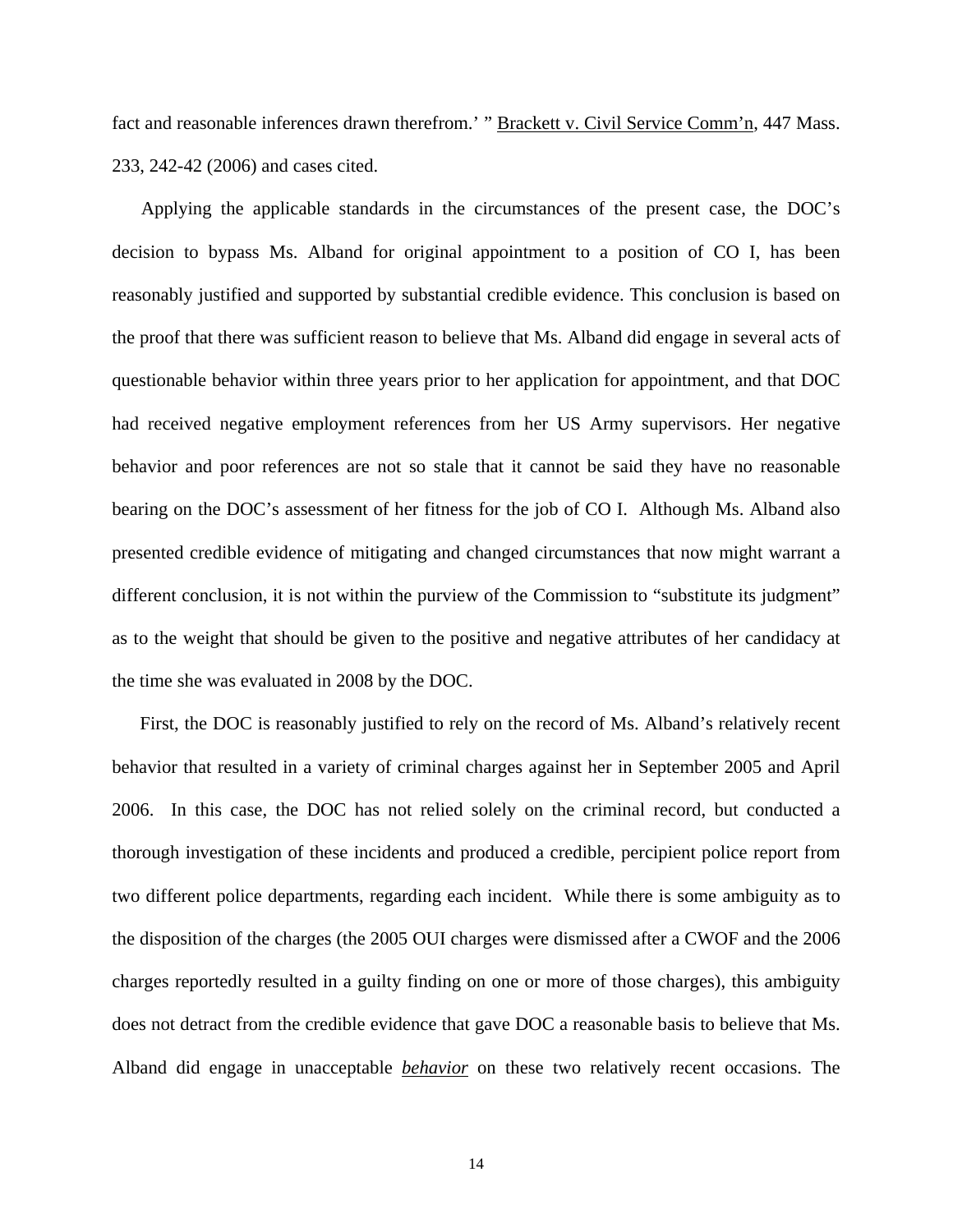Commission has consistently upheld the bypass of candidates who have exhibited such a pattern of risky behavior. See, e.g., Monagle v. City of Medford, 23 MCSR 267 (2010) (history of aggressive behavior toward law enforcement officers); Preece v. Department of Correction, 20 MCSR 152 (2007) (DOC relied on CORI record even though appellant was exonerated on all criminal charges); Lavaud v. Boston Police Dep't, 17 MCSR 125 (2004) (Commission upheld bypass due to appellant's long record of arrests although the charges were later dismissed)<sup>[2](#page-14-0)</sup>

Ms. Alband accurately pointed out that other candidates hired as CO I also may have had a criminal record, and that there were current DOC employees with "more than an OUI" on their records. However, absent special circumstances, not found in this record, e.g., nepotism, unfair patronage or other bias or favoritism, the Commission is not inclined to overturn the good-faith bypass of one high-risk candidate because other DOC employees were hired or retained with allegedly similar records of risky behavior. Moreover, as to current DOC employees, "the standards are materially different" and DOC "should be able to enjoy more freedom in deciding whether to appoint someone as a new [public safety] officer that in disciplining an existing tenured one." City of Beverly v. Civil Service Comm'n, 78 Mass.App.Ct. 182, 191 (2010).

Second, DOC is reasonably justified to rely on the poor employment references from Ms. Alband's US Army supervisors. The DOC investigation into Ms. Alband's Army career was thorough, including personal visits to interview her former supervisors in Massachusetts, and telephone interviews with several other Army personnel out-of-state. Ms. Alband points out that there were many positive comments noted about her performance, but criticizes the investigator

 $\overline{a}$ 

<span id="page-14-0"></span> $2$  This case does not present occasion to address the open issue as to reliance solely on an applicant's single, stale prior CWOF, without credible, percipient evidence to support a reasonable belief that the alleged underlying risky behavior did occur, which the majority of the Commission has previously found insufficient to justify an appellant's bypass, but which is a question presently pending appeal in the Appeals Court. See Suppa v. Boston Police Dep't, 21 MCSR 614, 685 (2008), vacated sub nom , Boston Police Dep't v. Suppa, Suffolk Sup.Ct. 2008SUCV-5237 (2010), appeal pending, A.C. No. 2010-P-0173 (2010). See also Perron v. Department of Correction, 22 MCSR 663, 668 (Stein, Comm'r, Concurring); Fortes v. Department of Correction, 22 MCSR 10n.3 (2009)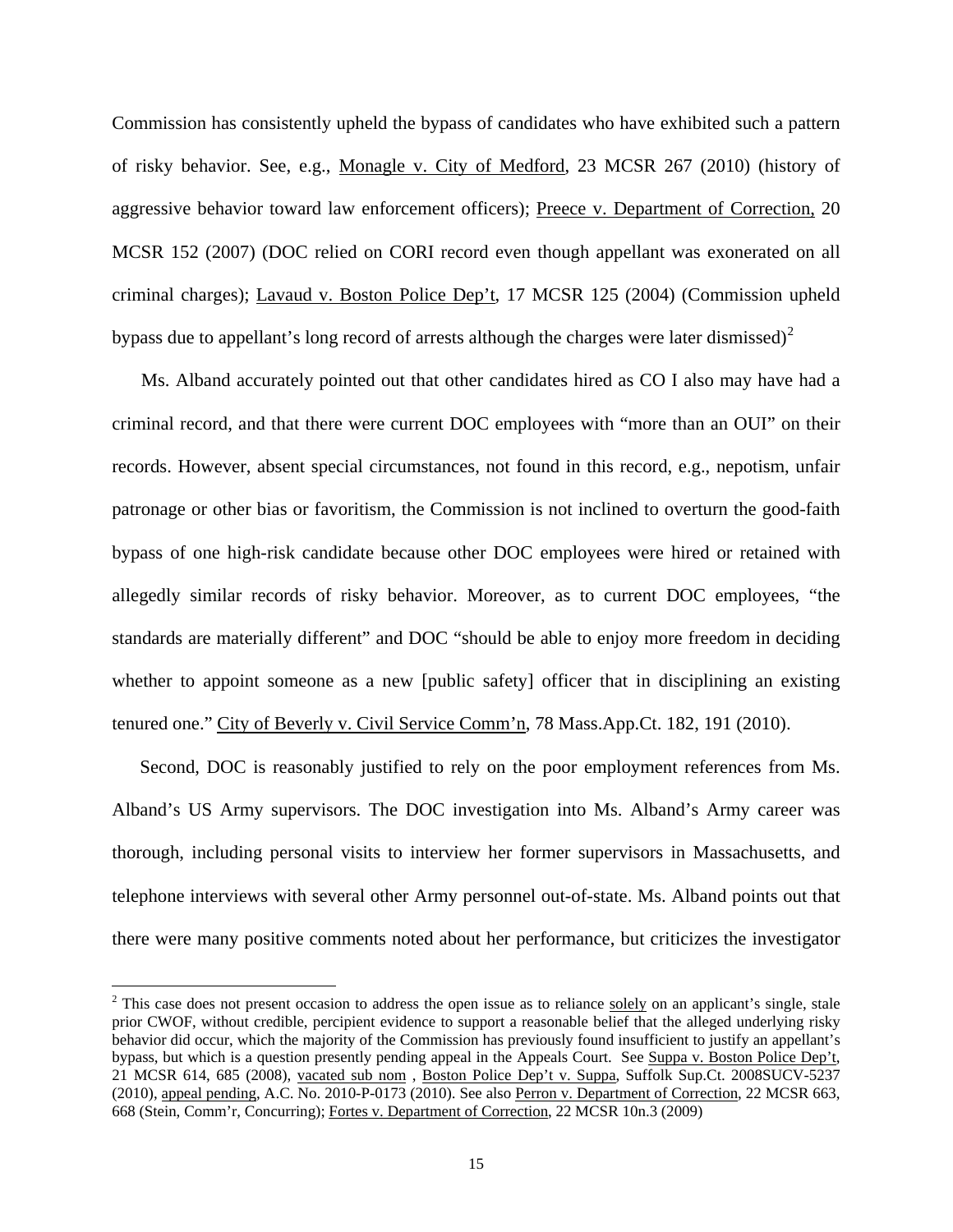for failing to ask about her firearms proficiency, security clearance, etc. Ms. Alband also fairly points to her success in her new job as a security officer with Wackenhut, which DOC did not know about or consider because she started the job (10/1/08) only a month before the bypass decision was made (11/4/08). While these points have some virtue, the Commission cannot micromanage the hiring process and cannot fault DOC for how it chose to handle this generally reasonable and objective investigation to that level of detail or how it weighed the relevant positive and negative information it received. See City of Beverly v. Civil Service Comm'n, 78 Mass.App.Ct.182 (2010) and cases cited; Burlington v. McCarthy, 60 Mass.App.Ct. 914 (2004) (rescript opinion). See also Jones v. Boston Police Dep't, 21 MCSR 568 (2008) and cases cited.<sup>[3](#page-15-0)</sup>

Ms. Alband has an impressive work record, including twenty (20) years of selfless service in the uniform of the United States Army and an exemplary military record. She has an Associates Degree and is working on the last year of a Bachelors Degree with a concentration in Criminal Justice. She has also worked and excelled as an upscale security officer for a prestigious corporation for almost a year with an untarnished work history. She clearly holds a sincere desire to serve as a correction officer as a next step in her career path.

 While it is not for the Commission to express its opinion as to Ms. Alband's current or further suitability as DOC Correction Officer, should Ms. Alband continue on her present course, it does appear that her on-going efforts at rehabilitation and self-improvement, now more than three years since her bypass in 2008, do deserve to be given serious consideration in any future application for employment.

 $\overline{a}$ 

<span id="page-15-0"></span> $3$  The negative references from Mr. Spivey and certain other anonymous neighbors, were not stated as the reasons for disqualifying Ms Alband (Exh.3; Testimony of McGinnis), and appear on their face to be based on unsubstantiated and unreliable multi-layer hearsay. Accordingly, the Commission is not required to consider them as justification for the bypass. Similarly, while the CJIS report on Ms. Alband also contained a substantial number of problematic entries on her driving record, most recently a 2007 speeding violation, which might have been considered, her driving record was not identified as one of the specific reasons for bypass, and is not (and was not asserted by the DOC at the hearing) as a justification for bypassing her in this appeal. But see Jones v. Boston Police Department, 21 MCSR 568 (2008); Driscoll v. Boston Police Dep't, 20 MCSR 477 (2007)